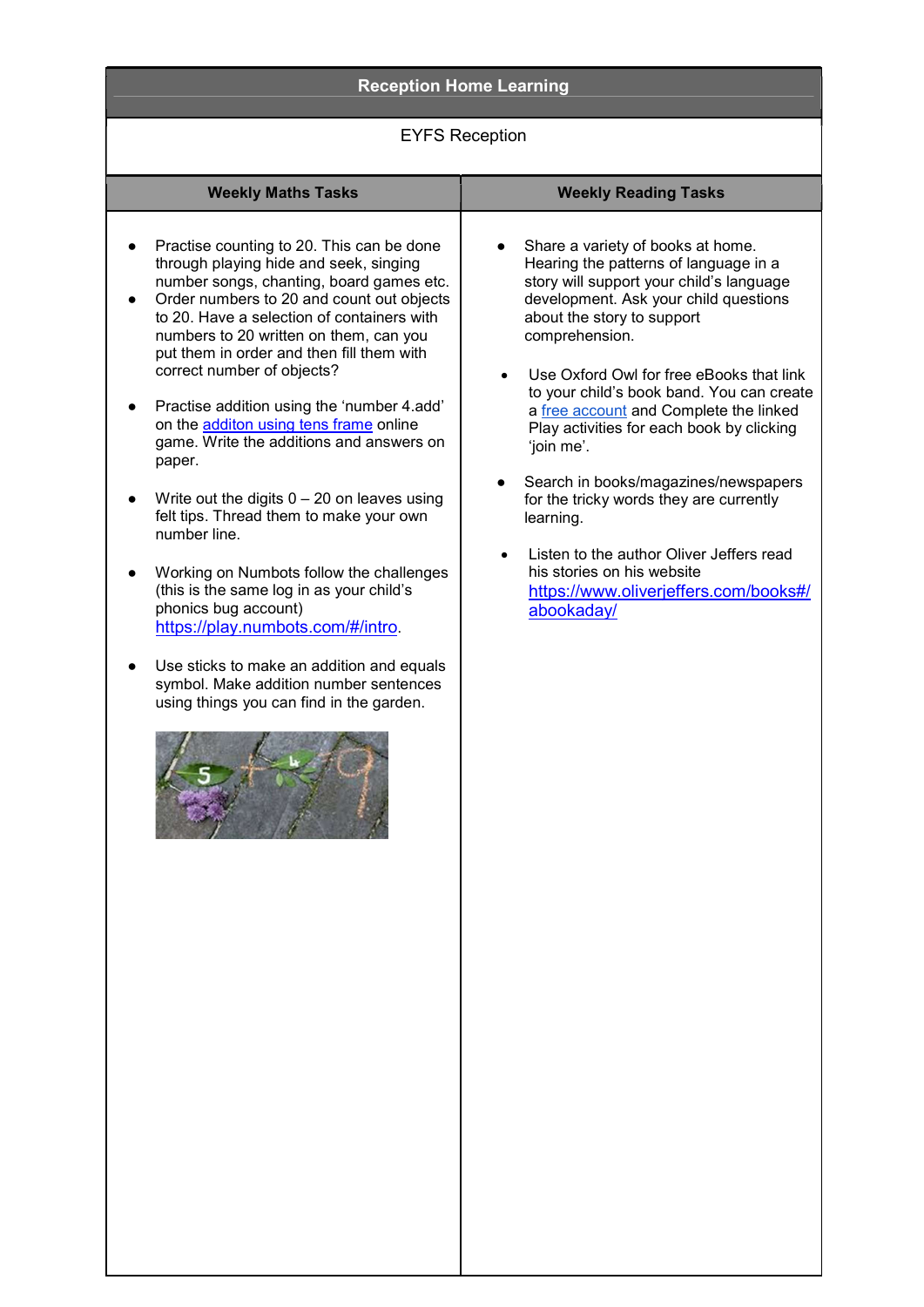

use what you have at home!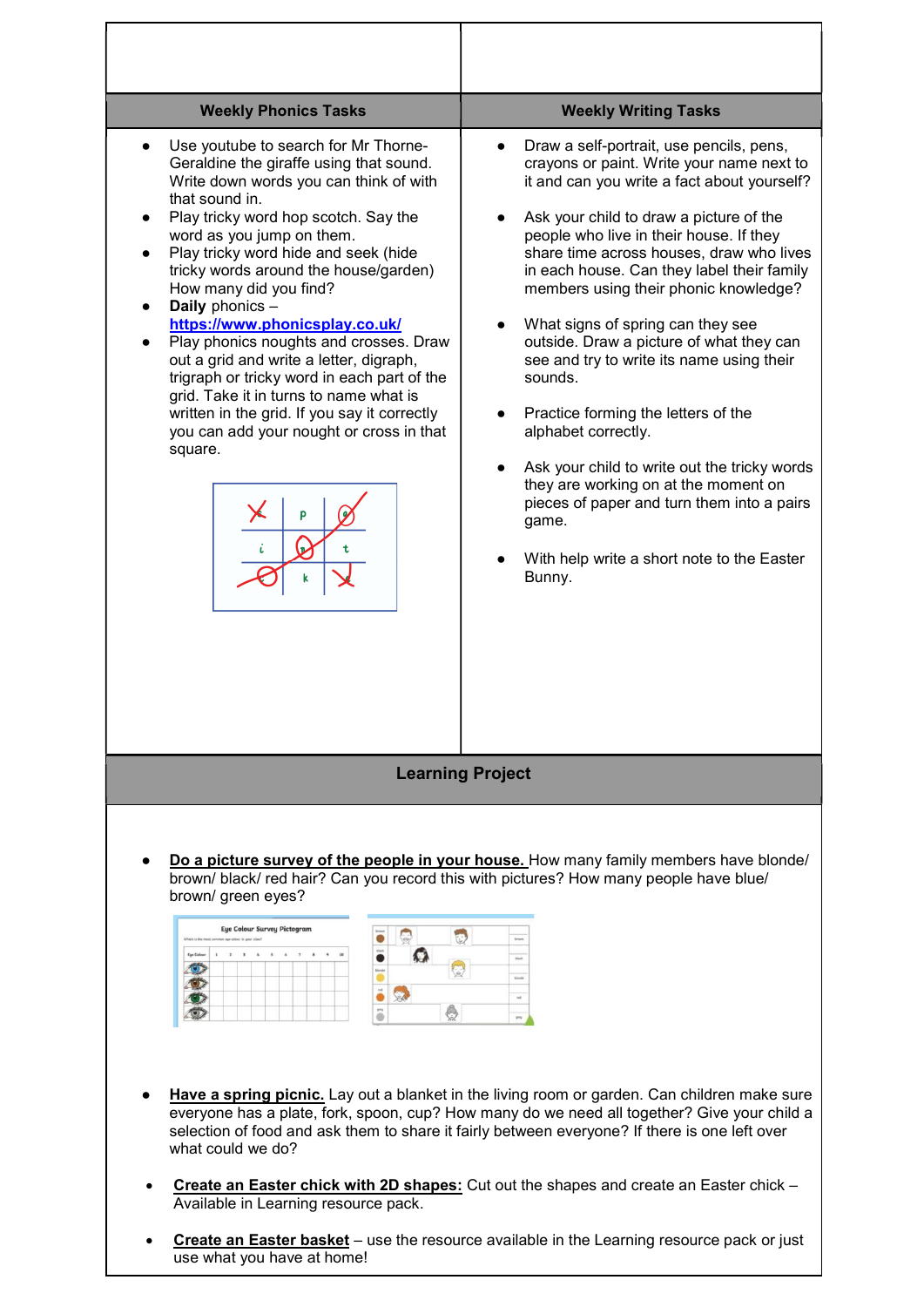https://www.youtube.com/watch?v=bcq6AhQMqcQ

 $\Omega$ 

Bake some Easter themed cakes - http://www.foodnetwork.co.uk/recipes/eastercupcakes.html or https://rainydaymum.co.uk/easter-cupcakes-to-make-with-kids/

Other Easter Themed Crafts - https://www.redtedart.com/easter-crafts-ideas-to-inspire-you/

- Sort out the clean clothes. Who do they belong to? Can they deliver them to the right place in the house? Pair up socks. Can they match the patterns/ colours? Can they count in twos to work out how many there are all together?
- Put on a show or performance- Perform a story or song to your family. Plan out costumes, props. Children could make a show program.
- Lay the table for your family for dinner- How many people are there? How many knives, forks, cups do you need? Write out name cards for everyone in your family to show them where to sit. Write a menu to let them know what is for dinner that night. Roleplay as a waiter/ waitress. What would everyone like in their sandwiches for lunch? What drinks would everyone like to have with their dinner?
- Make an Easter card for someone in your family. https://www.youtube.com/watch?v=BtQBHZzi74w https://blog.hobbycraft.co.uk/8-ingenious-easter-bunny-cards-must-make/
- What jobs do the people in your family do? Talk to your child about your job and what you do. What would they like to be when they grow up? Can they draw and label a picture of themselves in the job they would like to do?
- Use play dough to make various Easter symbols- Use ready made play dough or make your own using this recipe:
	- 2 cups of plain flour, one cup of salt, a tablespoon of oil, a cup of water (add gradually), a couple of drops of food colouring (optional), a teaspoon of cream of tartar (optional, but will make it last longer)
- Play a family board game- Play a game together. Talk about taking it in turns and playing fairly.
- Physical Development Keep moving! Make up a dance routine to your favourite song. Design and make an obstacle course at home or in the garden, how fast can you complete it?
- Physical, Social, Emotional Development Do something kind for someone. Can you pay them a compliment, make them something or help them with a task.
- Understanding the world Help to sort your recycling at home into paper, plastic and metal.

## Useful Websites for Parents:

Story books read online Celebrities reading different children's books. Letters and soundsThis is the phonic scheme Boothstown Methodist Primary School uses. Phonics bugFor decodable reading books and comprehension. Phonics playFree teacher phonics planning and game links. phonics bloomFree online phonics games Teach your monster to readReading app free to download until Monday 23rd March scholasticReading resources Abacus MathsAbacus maths games NumbotsMaths games using active learn (phonics bug) login